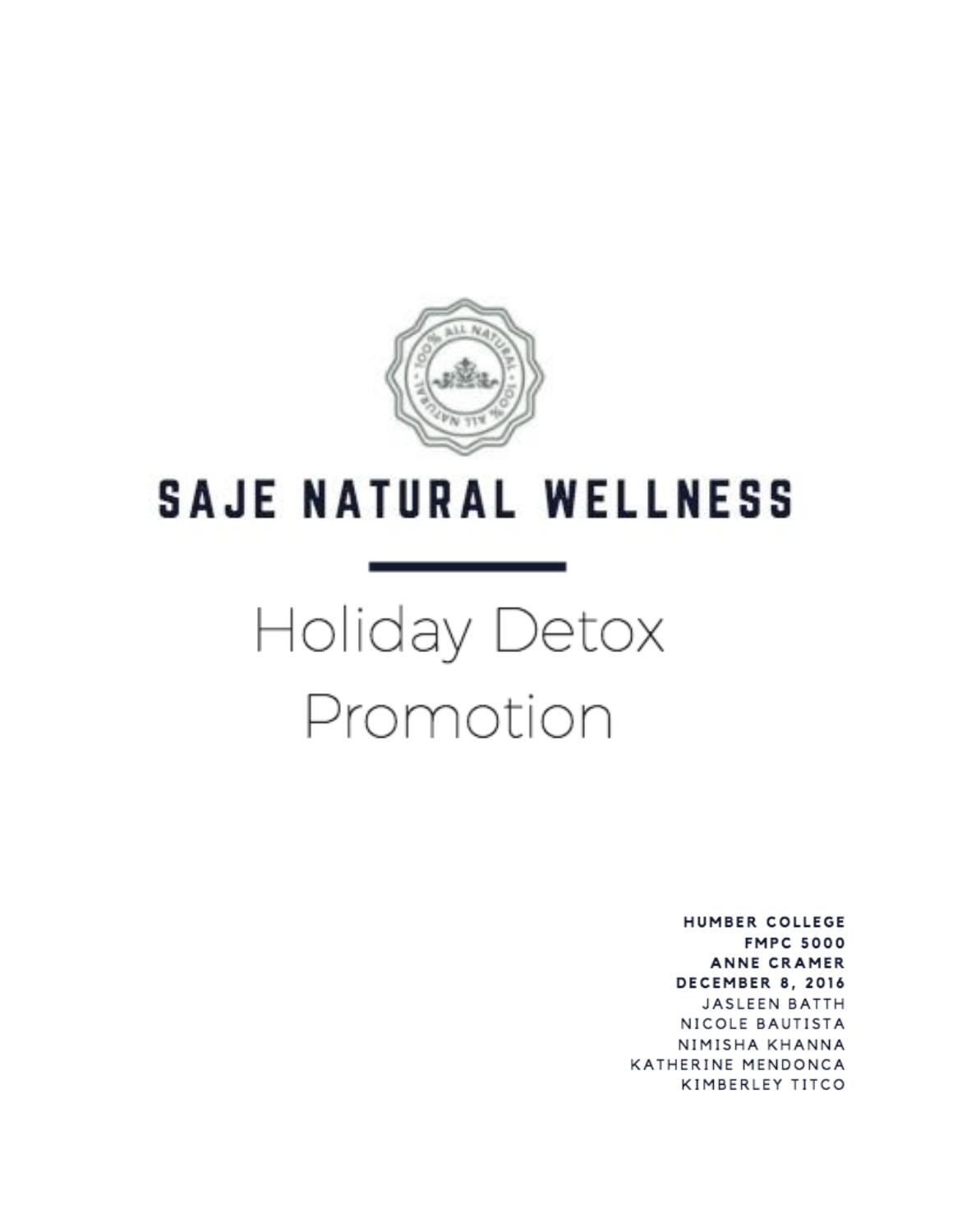## **Table of Contents**

| <b>Marketing Mix Strategy</b> |  |
|-------------------------------|--|
|                               |  |
|                               |  |
| <b>Target Audience</b>        |  |
| <b>Promotions Mix</b>         |  |
| <b>Promotion Budget</b>       |  |
| <b>Summary and Conclusion</b> |  |
| References                    |  |
| Appendix A                    |  |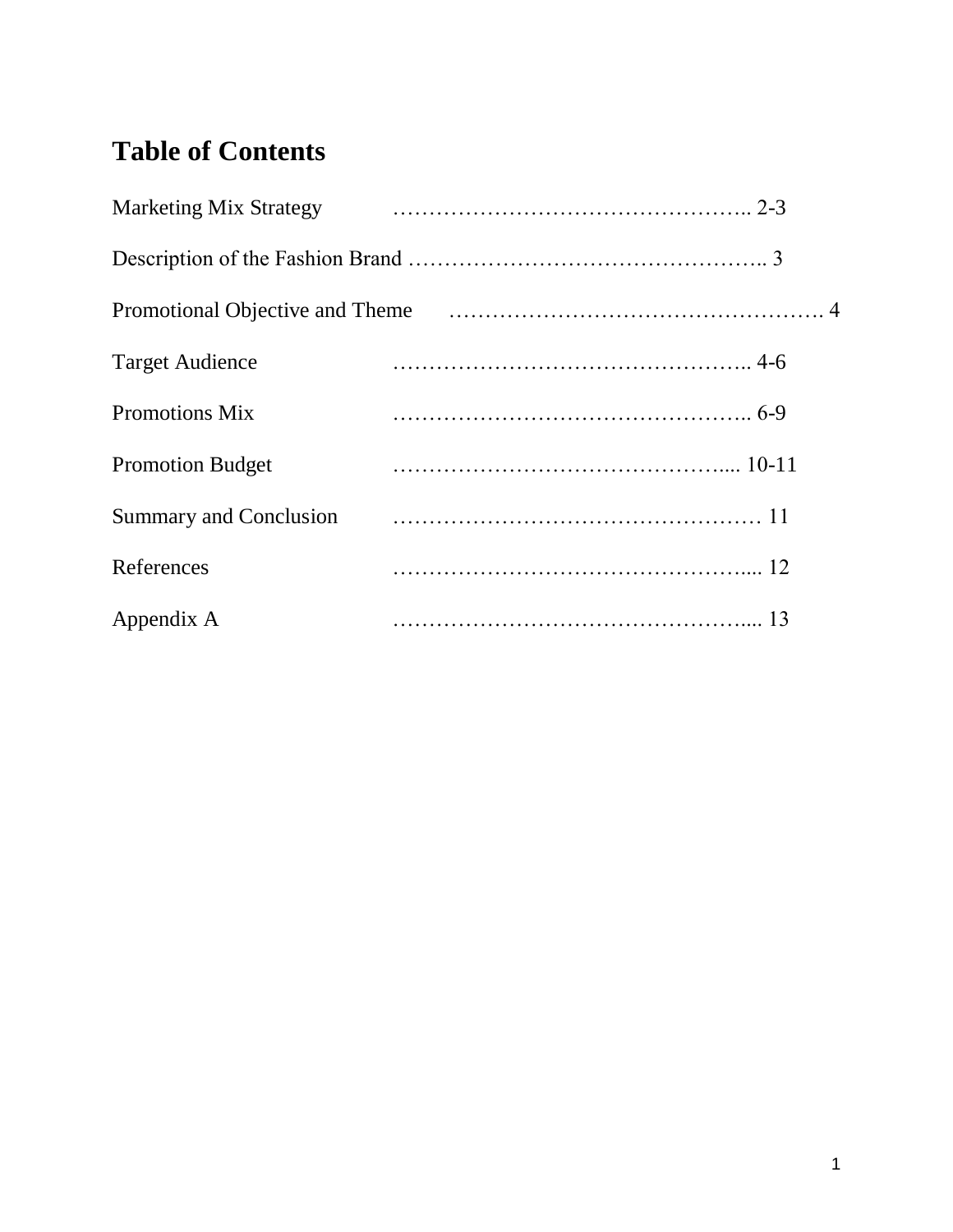## **Marketing Mix Strategy**

#### **a. Product Strategy**

Saje's product strategy is made up of several lines that are quite deep in their offerings, with products divided by their end use. Five categories exist: Natural Healing, At Home, Skin Care, Body, and Essential Oils & Blends. In Canada, there are few competitors selling aromatherapy and wellness products at a large scale, making Saje a market leader for the time being. Its large product offering is another one of Saje's strengths, as well as the various uses for their essential oils and other products. However, many people are unfamiliar with how to use their products and the initial education may be a drawback for potential customers. In order to overcome this weakness and drive sales, sharing product knowledge is key.

#### **b. Price/Market Level Strategy**

Currently, Saje's products are catering to a niche market of individuals who are interested in naturopathic aromatherapy and wellness products. The company does not try to target any specific demographic, instead attempting to appeal to as many people as possible. Behaviouristic factors differ depending on what the customer is seeking to gain by using Saje products and may affect purchase frequency and product use. Loyalty may also be a weakness for Saje, as the brand is relatively new to many consumers. Prices range from \$5 for lip balms to \$100 for aromatherapy diffusers, which puts the products at an affordable price bracket for customers looking for natural products.

#### **c. Place/Distribution Strategy**

Geographics play a key role in determining Saje locations, which can be found in large cities across Canada, most often in malls, shopping centers or trendy shopping areas. Neighbourhoods such as Queen West provide ideal locations for Saje stores since the customer who frequents these fashionable areas may be more likely to become customers due to their lifestyles and values. One of Saje's strengths is that, in addition to brick and mortar stores, their online shop provides another distribution channel for both Canadian and international shoppers. A major challenge facing Saje is in their international growth, as they begin opening locations in the US, since additional marketing research will be needed to ensure successful expansion.

#### **d. Past Marketing Communications & Promotions**

With touch points across all major social media networks as well as email communications and reward programs, Saje is well positioned to reach customers through its promotional mix. Personal selling is a major part of the brand's mission statement, stating that Saje staff "are dedicated to providing positively outrageous customer service". Occasional sales promotions such as GWP's, pop-up shops and special offers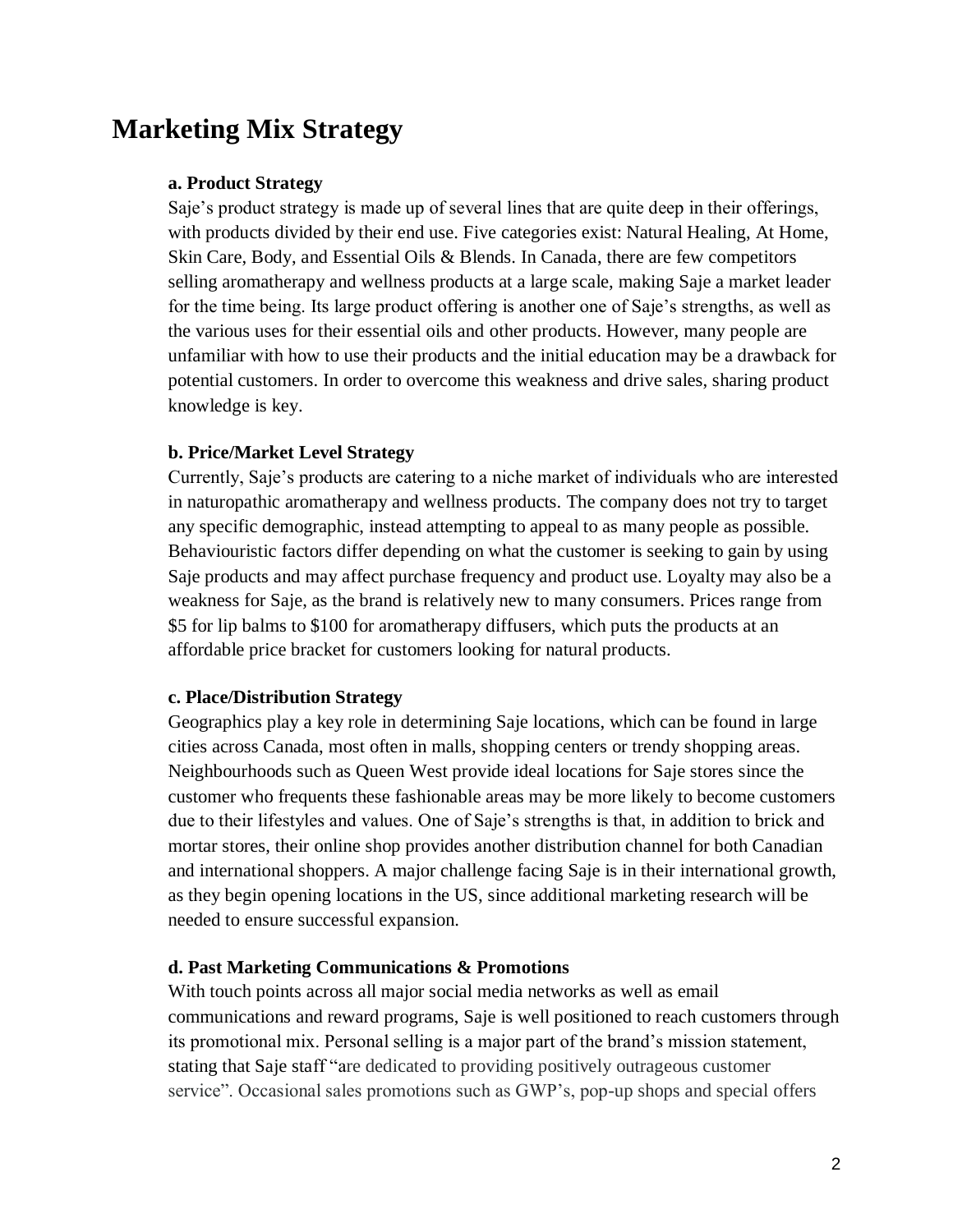entice customers to make purchases but there is room for improvement in Saje's Healthy Rewards loyalty program. A free essential oil is earned after spending \$300 on products although the vast majority of items falls under \$30, making it difficult to accumulate enough points for a reward. There is also not much advertising either in print or online, and an increase may help to increase brand awareness.

### **Description of the Fashion Brand**

With official copyrights as Saje Natural Business Inc., the brand prides itself on the use of 100% natural ingredients in its entire range of products, a fact that is clearly displayed on all packaging. The products are also free of parabens,



petrochemicals, or synthetic colours and fragrances and advertises itself as such. This appeals to customers who are seeking purely natural products that are non-toxic and safe for daily use. The all natural theme continues in the branding that Saje uses in its products, which are often found in shades of green, orange and other earthy tones. In stores, plant walls are featured and natural materials like stone and tile help to complete the décor and remain on-brand.

#### Social Media Roundup

| • Facebook - @SajeWellness          | 76,348 Likes    |
|-------------------------------------|-----------------|
| $\bullet$ Instagram - @sajewellness | 43.7k Followers |
| • Twitter - $@SajeWellness$         | 8,197 Followers |
| • Pinterest - sajewellness          | 2.7k Followers  |
| • Snapchat - SajeWellness           | Unknown         |
| • Youtube - Saje Natural Wellness   | 674 Subscribers |

Saje also operates its own blog, and keeps its readers up to date on store openings, new products, and product demonstrations while also including health, fitness and lifestyle posts that appeal to their customers. Images of Saje products on leafy greenery or warm wooden backgrounds are interspersed with photos of various Saje locations, and are used to highlight upcoming sales promotions or new products. The colours green and white are used most frequently for Saje branding and imagery, which help to evoke feelings of purity, well-being, environmental consciousness, nature and harmony. All of these descriptions are hopefully what the customer will equate with Saje, and help to promote favourable associations with the brand.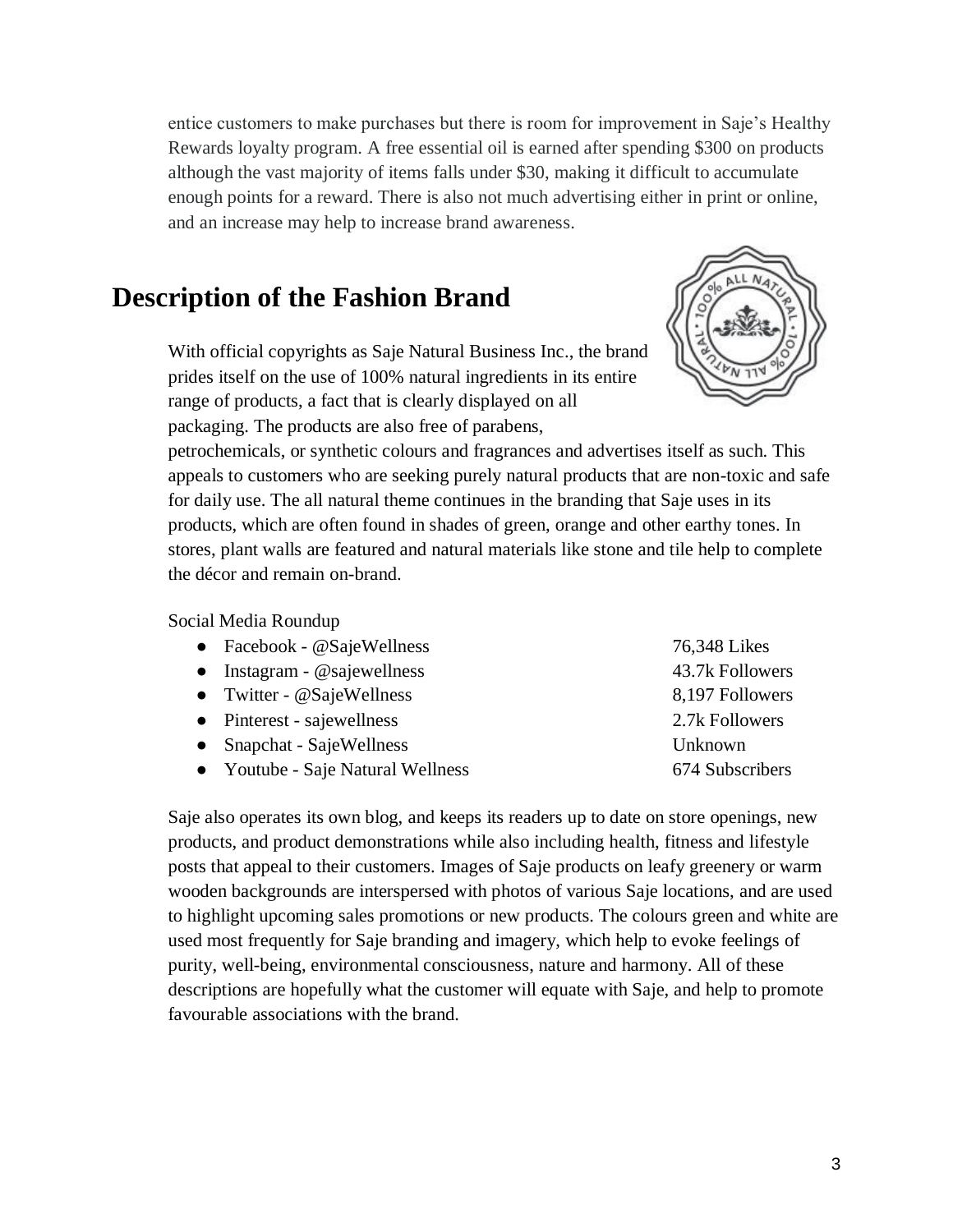## **Promotional Objectives and Theme (Before the Next Quarter)**

This promotion rolls around at the beginning of the 2017 New Year as a way to revitalize and begin the New Year on a great start. Because Saje is still a relatively new business in the Ontario market, much of the target customer is still unaware of the brand. Thus, the promotional objective of this event would be to increase brand awareness. Using Monica Voss as the Yoga Instructor, and inviting guests like Melissa Lee (famous Canadian yogi on Instagram), they will be able to promote the event and increase awareness of the brand. Saje hopes that Melissa Lee's and others' promotion will allow their Instagram followers to gain interest in and follow Saje's Instagram account, increasing the numbers by 20% from 43k to 70k . By having more followers, Saje can expect an increase in Healthy Rewards program members by at least 10%, where Saje will be able to promote exclusive content about their brand and upcoming promotions.

With the distribution of coupons at the event, Saje hopes that at least 80% of those coupons will be redeemed. Following the event, sales for teas, diffusers and oils (those used at the event) are expected to have an increase in sales by 10%.

Saje's "Holiday Detox" event is expected to increase Saje's overall brand awareness in the Canadian market and contribute to their goal for 1 million testimonials by 2020. Saje is hopeful that this event will interest current and prospective customers to have the Saje brand salient in their mind, allowing them to try new products, incorporating them into their daily routine, as well as recommending these products to those around them.

| Geographic         |                                                                                                                                          |
|--------------------|------------------------------------------------------------------------------------------------------------------------------------------|
| Region             | Mainly the Ontario market, while also reaching other Canadian<br>provinces because of guests, such as Melissa Lee's large<br>following   |
| Density            | Urban $\&$ Suburban; Saje locations tend to be situated within these<br>areas, thus attracting prospective customers within the vicinity |
| <b>Demographic</b> |                                                                                                                                          |
| Age                | $25 - 60$ years old                                                                                                                      |

## **Target Audience**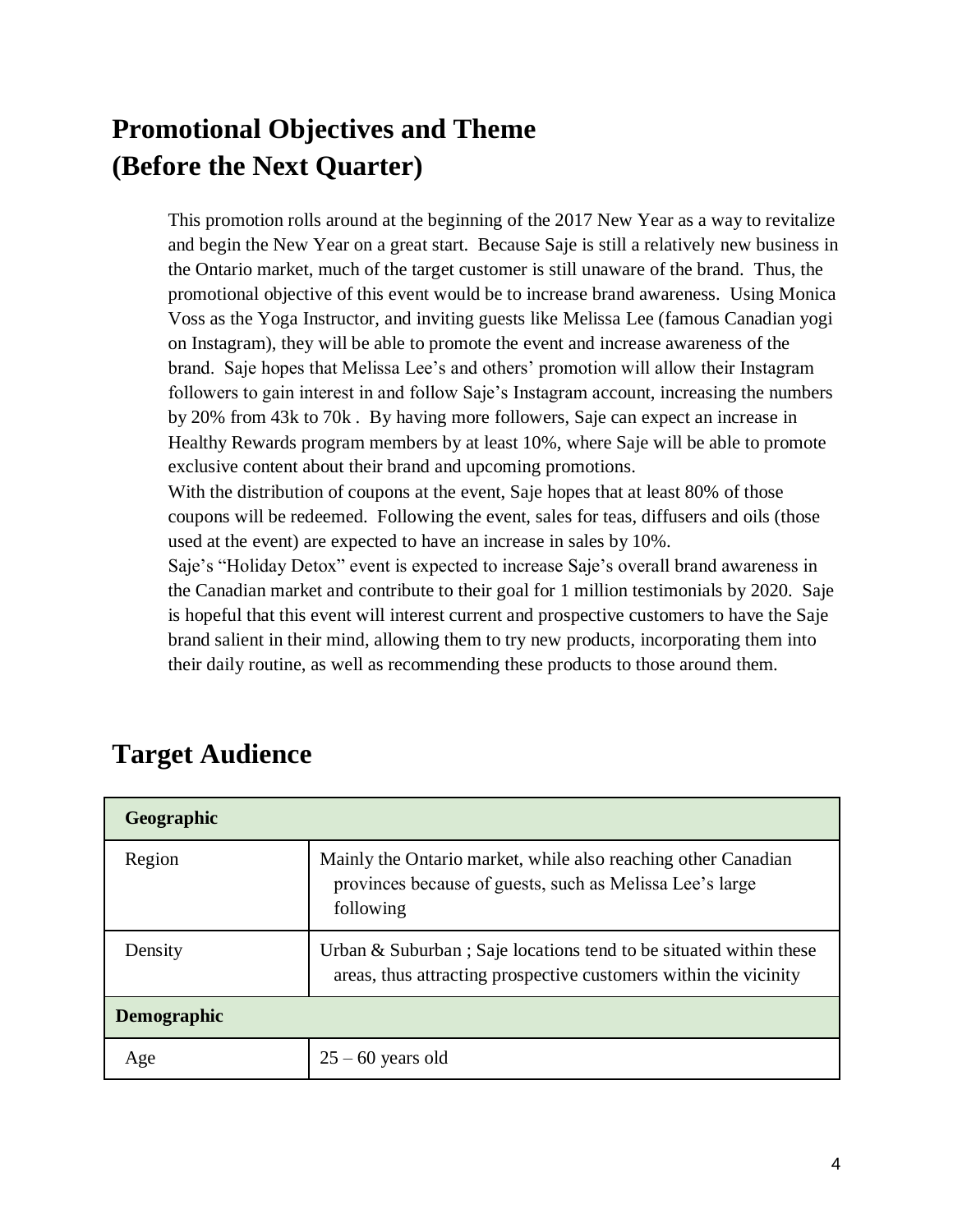| <b>Family Size</b>    | Single or Married                                                                                                                                                                                                                                                       |  |
|-----------------------|-------------------------------------------------------------------------------------------------------------------------------------------------------------------------------------------------------------------------------------------------------------------------|--|
| Gender                | Female and Male                                                                                                                                                                                                                                                         |  |
| Education             | Completed High School, some Post-Secondary education                                                                                                                                                                                                                    |  |
| Income (individual)   | $$50\,000 +$ ; ability to afford the products, as well as have the<br>education to be aware and understand the health and wellness<br>benefits of Saje products                                                                                                         |  |
| Occupation            | <b>Working Professionals</b>                                                                                                                                                                                                                                            |  |
| Race                  | Caucasian, Asian, Aboriginal, South Asian, Black                                                                                                                                                                                                                        |  |
| Generation            | Generation X, Y, Z                                                                                                                                                                                                                                                      |  |
| <b>Social Class</b>   | Middle to Upper Class                                                                                                                                                                                                                                                   |  |
| Psychographic         |                                                                                                                                                                                                                                                                         |  |
| Lifestyle             | Holistic Lifestyle & Health Conscious                                                                                                                                                                                                                                   |  |
| Personality           | Ambitious, Relaxed, Optimistic, Confident                                                                                                                                                                                                                               |  |
| <b>Behavioristic</b>  |                                                                                                                                                                                                                                                                         |  |
| Occasions             | Regular Occasion; Saje "The Holiday Detox" is expected to attract<br>individuals who already live a healthy lifestyle, as well as any<br>individuals looking to begin or experiment with one                                                                            |  |
| <b>Benefits</b>       | Quality; Saje Wellness promotes 100% natural products with a<br>variety of healing benefits<br>Service ; prospective customers would expect Saje to be able to<br>provide them with quality service, knowing which products would<br>be best for them                   |  |
| <b>User Status</b>    | Potential Users, First-time Users and Regular Users; "The Holiday<br>Detox" event is expected to attract a variety of customers (regular,<br>new, and prospective), and to spread awareness of the brand to a<br>variety of potential users and increase brand salience |  |
| <b>User Rate</b>      | Light to Heavy User; depending on the user status                                                                                                                                                                                                                       |  |
| <b>Loyalty Status</b> | None to Strong ; depends on the user status                                                                                                                                                                                                                             |  |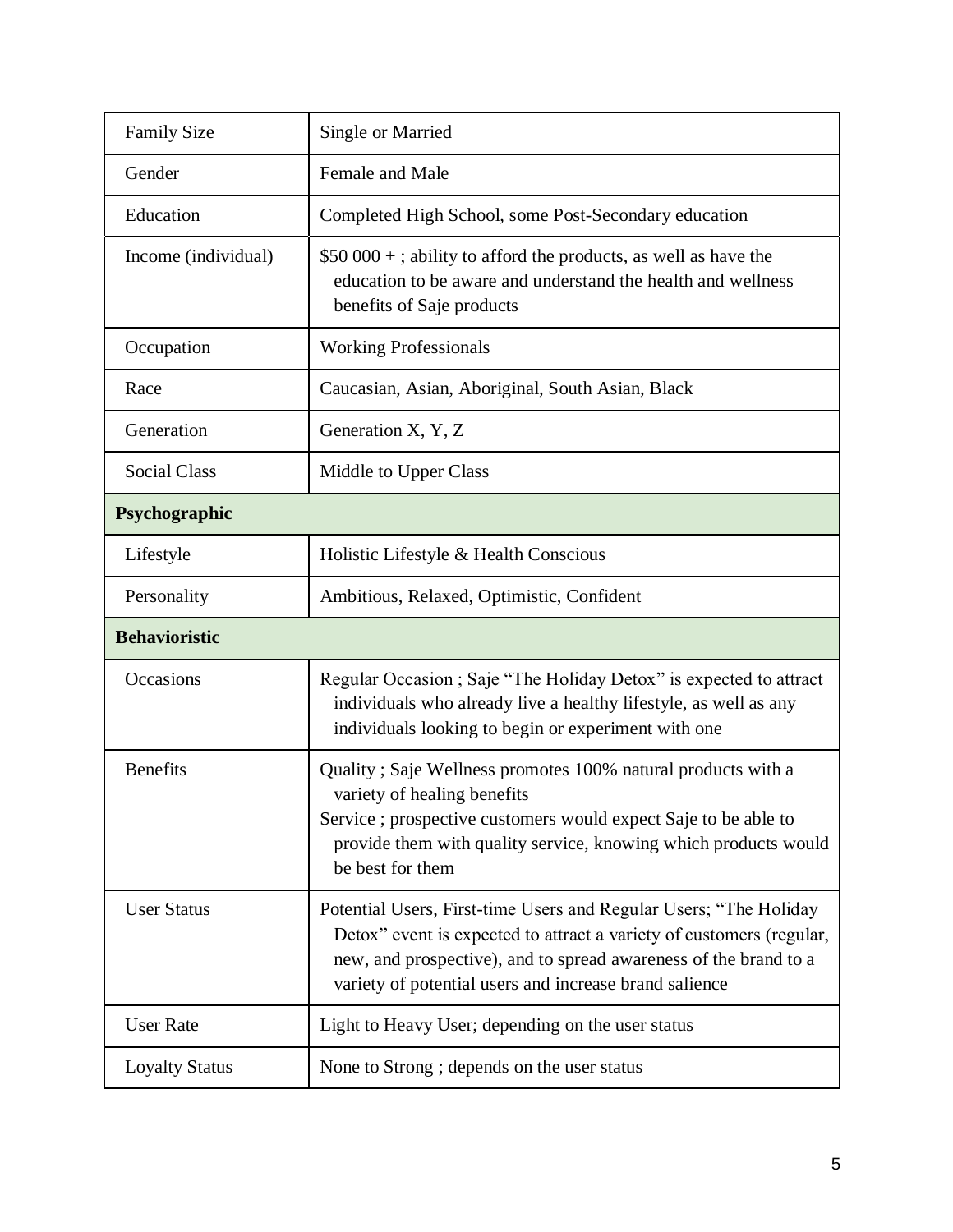| <b>Readiness Stage</b>            | Unaware, Informed, Interested; much of the Canadian market are<br>unaware of the Saje Wellness brand, although they might be<br>informed of their variety of products, "The Holiday Detox" event<br>is expected to transition individuals from Interested to full and<br>regular buyers    |
|-----------------------------------|--------------------------------------------------------------------------------------------------------------------------------------------------------------------------------------------------------------------------------------------------------------------------------------------|
| <b>Attitude Toward</b><br>Product | Positive $\&$ Enthusiastic; with the event being held in the New Year,<br>Saje Wellness is expected to attract individuals who have a<br>positive and open mind, who are willing to try new products that<br>they will eventually incorporate into their everyday lifestyle and<br>routine |

## **Promotions Mix**

#### **Tool #3: Sales promotion: Coupons (friends and family discount)**

As part of Saje's promotional mix we will be including a coupon in the gift bags that will be valid starting from the day of the event until March  $31<sup>st</sup>$  of 2017. We selected this particular time frame because it gives attendees the chance to shop immediately following the yoga event yet also extend the time long enough for our customers to find time to try out their gift bag samples first to help decide what to purchase. It will be valid for purchases made online or in store and apply to the customer's entire purchase amount before taxes. The discount is as follows:

- ❏ Spend \$65 or more and get 15% off
- ❏ Spend \$100 or more and get 20% off
- ❏ Spend \$150 or more and get 25% off

These coupons will be given exclusively to customers that attend the event. However, they will be encouraged to share or give the coupon to friends and family that were unable to attend as a way to increase our reach and word of mouth recommendations. We selected a coupon to ensure returning customers and increased sales for the New Year, especially during one of the slowest shopping periods of the year, which happens right after the holiday season.

With the sample products already given in the gift bags, we hope the attendees learn to incorporate our products into their daily health and beauty routines. Once the customer understands the features, benefits, and need for these products they will be more likely to make a purchase for a full sized product or be enticed to try Saje's other products. Factoring the coupon into the customer's decision making will further increase the likelihood of a purchase. The coupon offers a very generous discount where the more the customer spends, the more they will save. The product price range makes each discount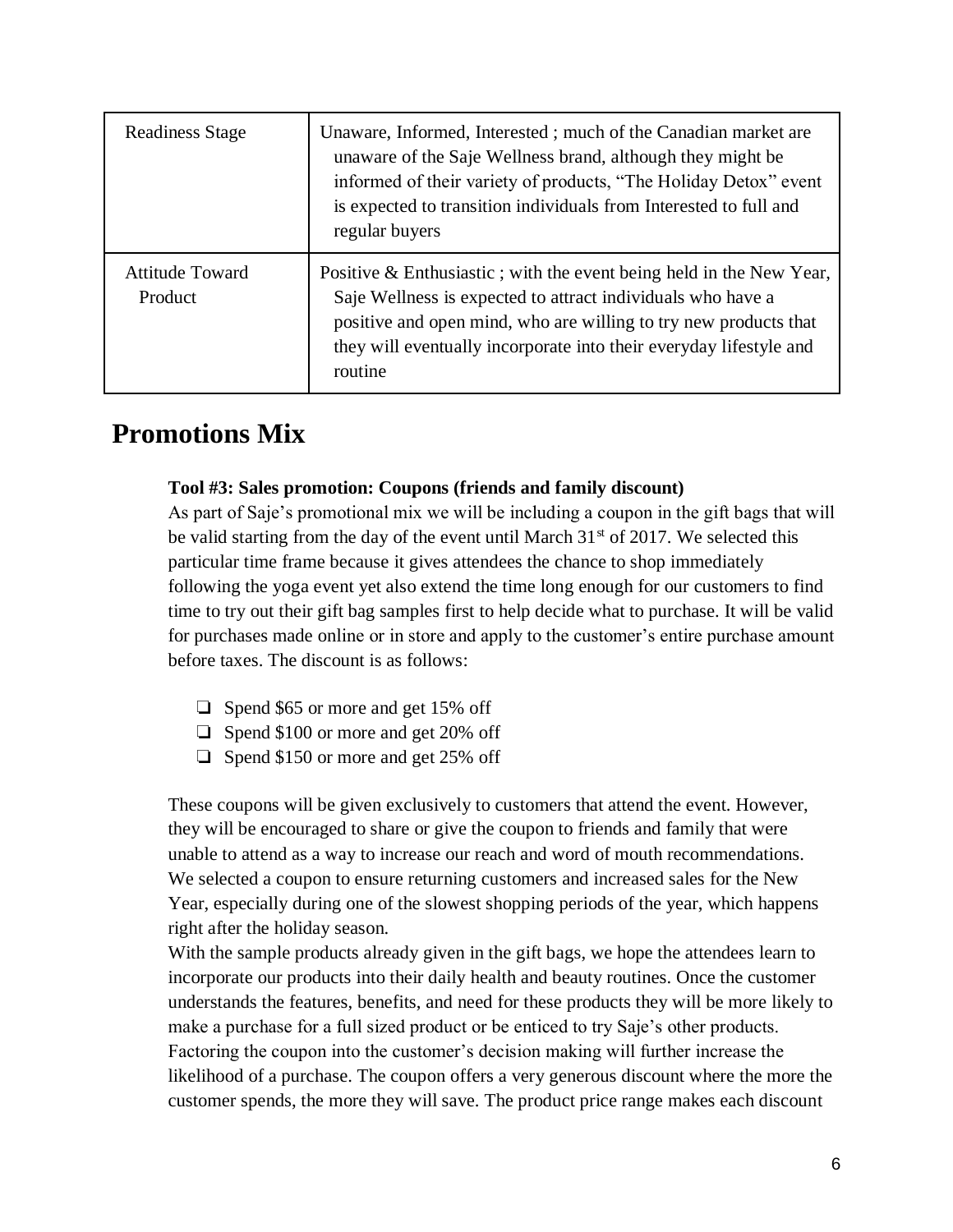level easily achievable. The average product costs around \$30, the lowest priced item is around \$5, and the highest priced item is around \$100. To achieve the first discount tier, the customer will only have to purchase a minimum of 2 average priced items. Therefore, it is also likely that the customer will purchase a combination of items, which contributes to our goal of increasing brand awareness through an increase of product knowledge.

#### **COUPON FRONT (139 x 107 mm):**

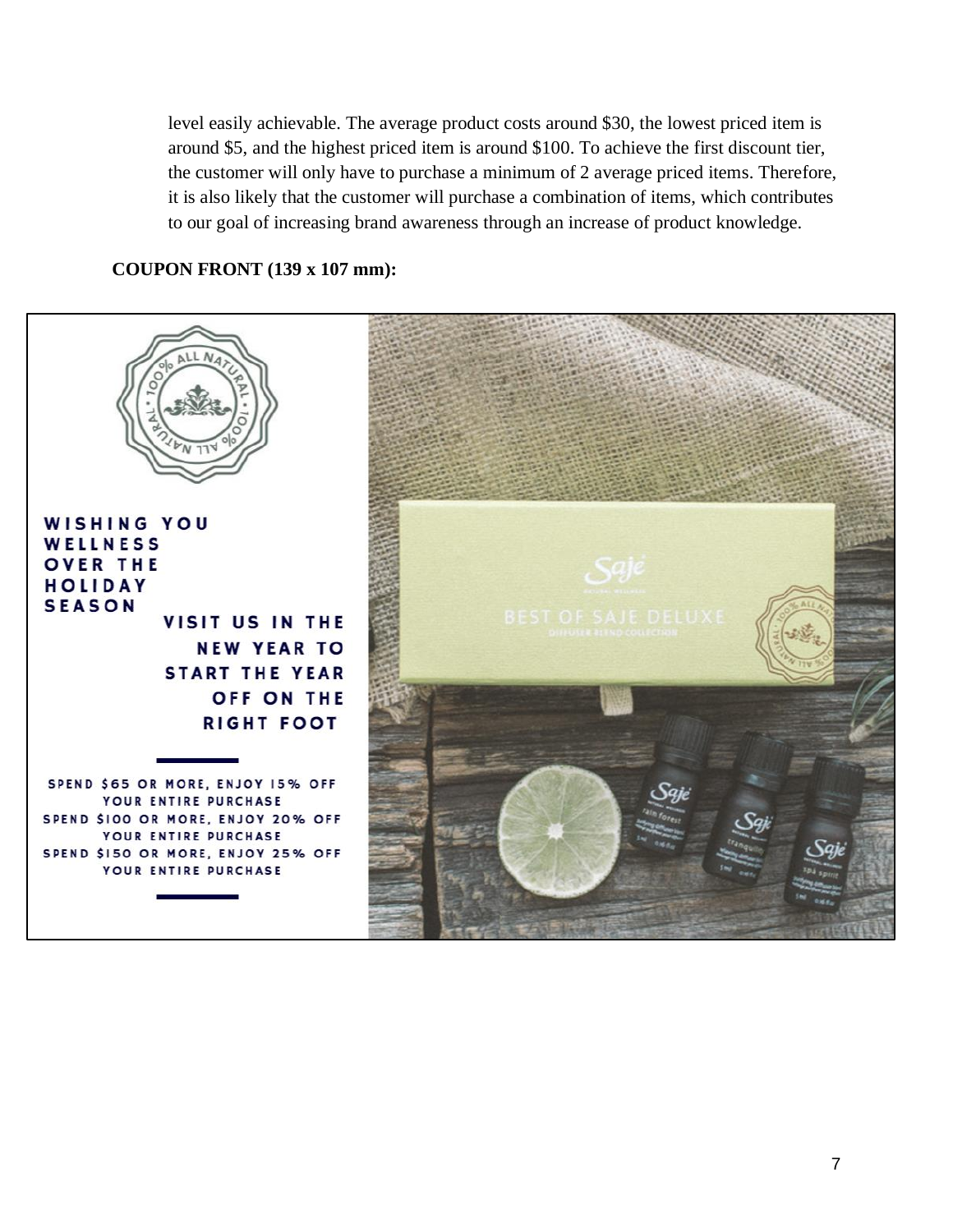#### **TERMS AND CONDITIONS**

THIS GIFT VOUCHER IS ONLY GOOD FOR A SINGLE TRANSACTION; ANY REMAINING AMOUNT IS NOT EXCHANGEABLE WITH CASH OR ANOTHER VOUCHER AND WILL BE AUTOMATICALLY FORFEITED. ANY ADDITIONAL COST EXCEEDING THE VALUE OF THIS VOUCHER WILL BE PAID BY THE REDEEMER. THIS GIFT VOUCHER WILL BE CONSIDERED NULL AND VOID WITHOUT THE EXPIRY DATE AND AUTHORIZED SIGNATURE BEING FILLED UP, SEAL AND OTHER AUTHENTICATION SIGNS OR IF TAMPERED. THIS GIFT VOUCHER WILL NOT BE REPLACED WHEN LOST, DAMAGED OR STOLEN. THIS VOUCHER IS VALID ONLY AT ONTARIO SAJE LOCATIONS



VALID: JANUARY 8TH UNTIL MARCH 31ST 2017.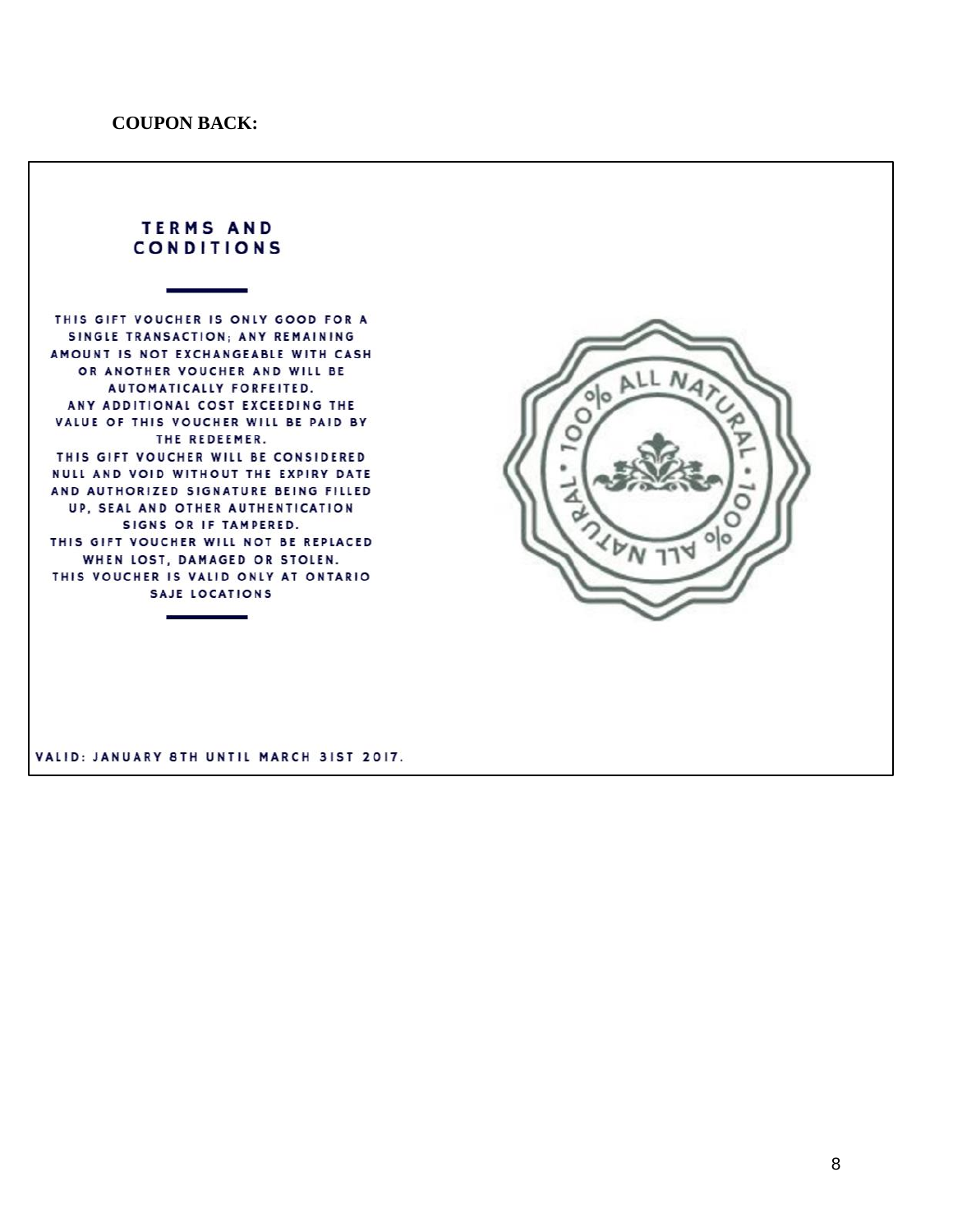#### **Tool #4: Public relations Special Event: The Holiday Detox**, a meditation event with Monica Voss, hosted by Saje

*Chaos is inevitable. It is a part and parcel of life. With our busy schedules and a million things on our to-do list, there is no time to unwind and relax.*

*Saje brings to you "The Holiday Detox," a meditation event/workshop with leading Yoga instructor Monica Voss, to help you settle into a state of relaxation after the craziness of the holiday season. Monica Voss is co-owner of the Esther Myers Yoga Studio, one of Toronto's oldest spaces, and also teaches at retreats in Costa Rica and Iceland.*

*Venue : CF Sherway Gardens, Etobicoke, ON Date : 8th January, 2017 Time : 8am-10am*

The purpose of this particular event is to introduce the customer to the wide range of products that Saje has to offer.

❏ The event will take place at CF Sherway Gardens, in the center of the mall where there is ample space to accommodate the crowd of what is expected to be 50 people

❏ Two pop-up stalls will be placed at the event site, displaying Saje's essential oils and blends, and natural healing products. They will also feature the organic teas the brand includes in its offering, along with other refreshments, for guests attending the event

❏ It is an invite-only event and the guest list will include top health and fitness bloggers, with booming blogs, YouTube channels and other social media, so that they can promote the event on these platforms – giving Saje and the event maximum exposure. Other entities will include Yoga instructors and enthusiasts, and the absolute top fashion/lifestyle bloggers in order to diversify publicity and audience reach

❏ The event will be shot on video and promoted on Saje's websites and social media handles, containing people's testimonials about the brand and what they love about it. The hashtag #SajeHolidayDetox will be promoted at the event, allowing guests to share their experience with their followers

❏ A photo booth with appropriate branding will be created which will allow guests to take pictures and upload it on their Facebook/Instagram/Twitter pages

❏ On their way out, guests will receive a Saje goodie bag with an essential oil, an organic tea box, a tea traveller and a brochure with Saje's products

This type of event goes perfectly with the aesthetic of the brand which is "natural wellness." Hosting an event is the best way to get word out and let people know about Saje and the wide range of products it offers. Not only does it promote the brand to the people present at the event, but also to their connections through the use of social media and other mediums (word of mouth etc.)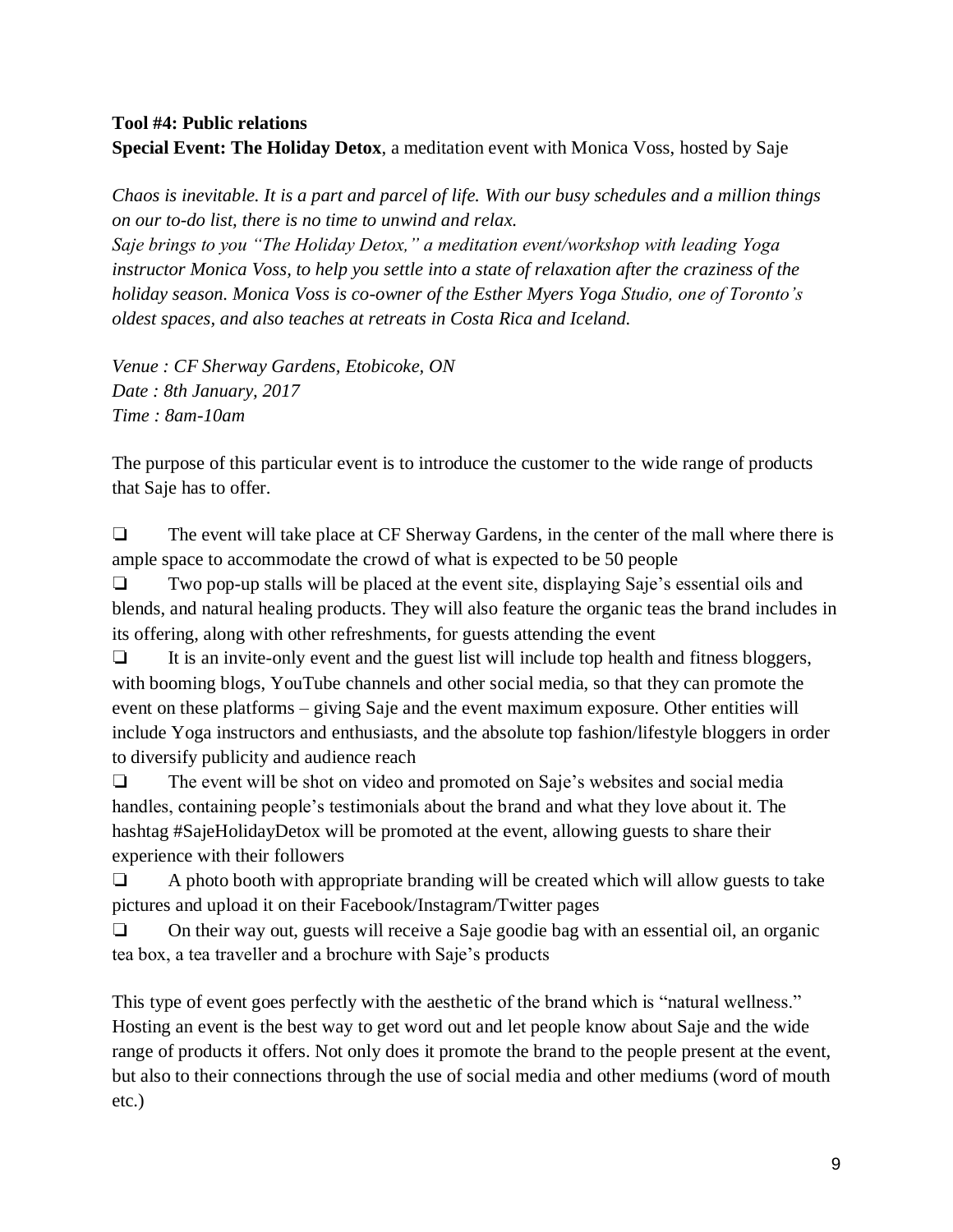## **Promotion Budget**

The method for determining the budget was a multi-step process. First we outlined our potential expenses and researched how much each expense would cost. We then added everything together to see if the total was feasible, which it was.

| <b>Space Rental Fee</b>                                                                                                                                                                                                                                                                                                                                                                                                                                                      |                                                                                                           | complimentary     |
|------------------------------------------------------------------------------------------------------------------------------------------------------------------------------------------------------------------------------------------------------------------------------------------------------------------------------------------------------------------------------------------------------------------------------------------------------------------------------|-----------------------------------------------------------------------------------------------------------|-------------------|
| <b>Printing of Invitations</b>                                                                                                                                                                                                                                                                                                                                                                                                                                               |                                                                                                           | \$44.00           |
| <b>Printing of Coupons</b>                                                                                                                                                                                                                                                                                                                                                                                                                                                   |                                                                                                           | 20.00             |
| <b>Swag Bag:</b><br>Tea Samples $(\$16.95 \times 50)$<br>Tea Traveller $(\$39.95 X 50)$<br>Essential Oil $(\$14.95 X 50)$<br>Printing of Product Brochures (8.5" x 11" Tri-fold<br>Brochure, 50 brochures)                                                                                                                                                                                                                                                                   | \$847.50<br>1997.50<br>747.50<br>40.00                                                                    | 3632.50           |
| <b>Refreshments:</b><br>Sandwiches from local grocer<br>Saje Teas (\$16.95 X 3 tea types)<br><b>Water Bottles</b>                                                                                                                                                                                                                                                                                                                                                            | 100<br>50.85<br>20.00                                                                                     | 170.85            |
| <b>Employee Wages</b> (4 employees X 3hrs X \$11.40)                                                                                                                                                                                                                                                                                                                                                                                                                         |                                                                                                           | 136.80            |
| <b>Yoga Instructor Fee</b> (\$45/hr)                                                                                                                                                                                                                                                                                                                                                                                                                                         |                                                                                                           | 45.00             |
| Yoga Instructor Fee Per Social Media Post (\$100 X<br>10 posts)<br>+ Best Selling Products for Posts<br>Hot Halo Hug<br>1.<br><b>Stress Release</b><br>2.<br>3. Pain Release<br>4.<br>Sleep Well Kit<br>5. Night & Day Remedy Bar<br>6. Pocket Farmacy Remedy Kit<br><b>Relax-O-Ring Massage Ring</b><br>7.<br><b>Exotic Crystal Fresh Deodorant</b><br>8.<br>9. Yoga Antibacterial Mat Spray<br>10. Aromaom Ultrasonic Diffuser<br>+ Best of Saje Diffuser Blend Collection | 1000.00<br>39.95<br>39.95<br>38.95<br>36.95<br>47.95<br>59.95<br>4.95<br>12.95<br>12.95<br>89.95<br>54.95 | 1439.45           |
| <b>Professional Photographer/Videographer</b><br>+ Photo booth (4hrs)                                                                                                                                                                                                                                                                                                                                                                                                        |                                                                                                           | 2299.00<br>980.00 |
| <b>Printing of Press Pack Materials</b>                                                                                                                                                                                                                                                                                                                                                                                                                                      |                                                                                                           | 25                |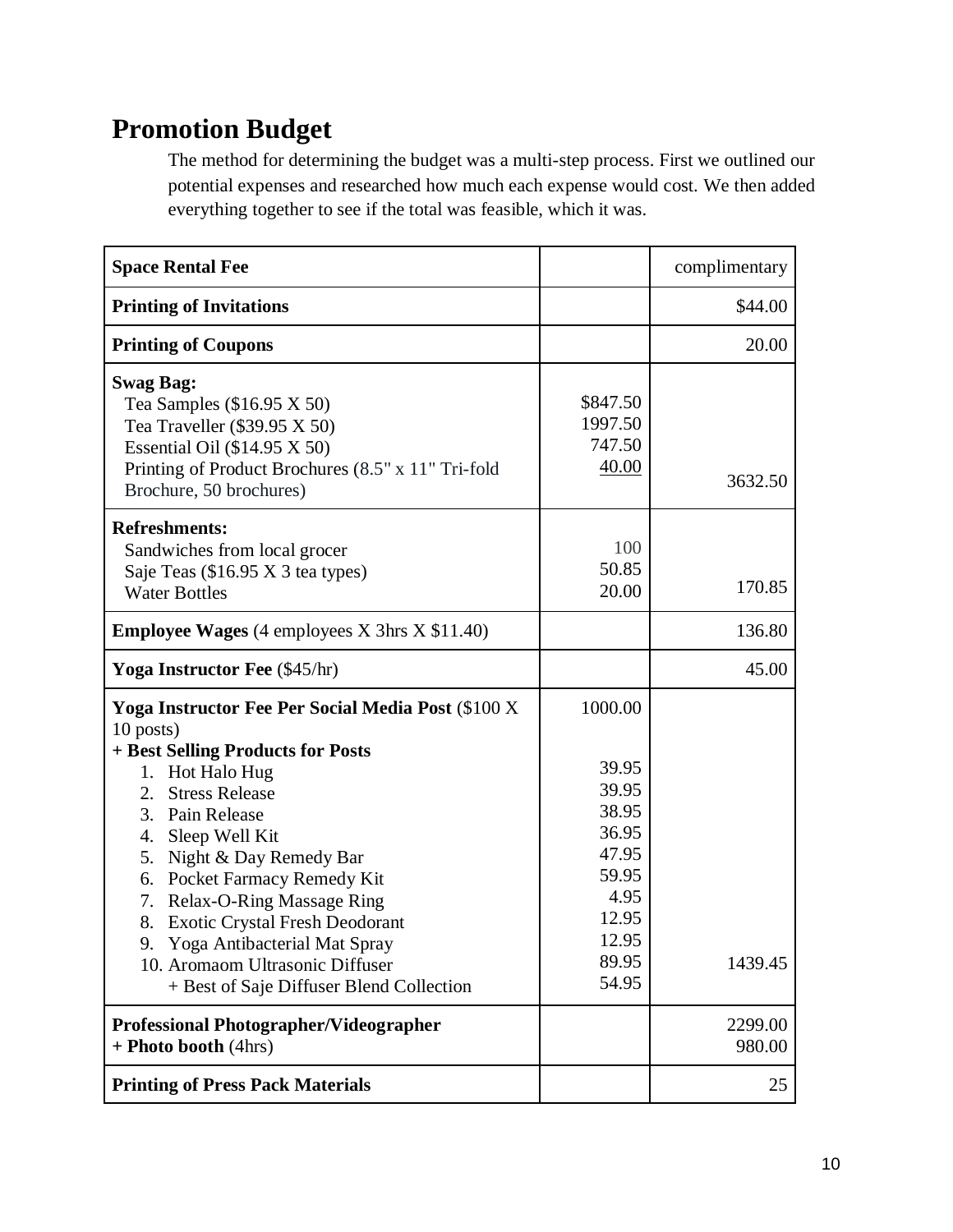| \$8655.80<br><b>Total</b>        |  |
|----------------------------------|--|
| Tax $(13% HST)$<br>\$1125.25     |  |
| <b>GRAND TOTAL:</b><br>\$9781.05 |  |

## **Executive Summary**

Since Saje is the market leader in its product offerings, with very few competitors, it is essential for the brand to maintain its position by finding ways to expand total market demand and protect its market share, by informing more customers about its products and offerings. Being a relatively new brand, more customers need to be informed and educated on Saje's product and our promotional plan aims at doing just that.

We will be using two tools of the communications mix, namely **Sales Promotion** and **Public Relations/Publicity** to promote the brand. By giving out *coupons* (friends and family discount) to customers, we will be drawing the customer's attention to the brand's offerings, giving the customer some sort of incentive and inviting them to engage in a transaction. A *meditation event* will create drama around the event/brand, reach hard-to-find buyers through every possible medium and also raise credibility for Saje. Loyalty is key as Saje still needs to penetrate into different market segments and expand it's customer base while retaining its existing customers. By integrating these two tools, brand awareness should increase, which will lead to more customers understanding what makes the brand stand out. He/she will then proceed to purchase the products and interact with the brand, and eventually become a loyal customer.

## **Conclusion**

In order to make this promotional plan as big a success as possible, it is important to ensure that all promotional material, blogger invites and press releases are sent out to social media influencers and the press with ample time to create excitement. In partnership with bloggers, influential yoga practitioners, and an increasing online presence we hope to increase brand awareness and brand salience for Saje in the mind of our target customers. Based on the success of this event, it can serve as a starting point for a series of travelling pop-ups to help customers engage with the products. In this way, we will be able to bring the Saje Wellness ideology to as many people as possible, both in Canada and internationally.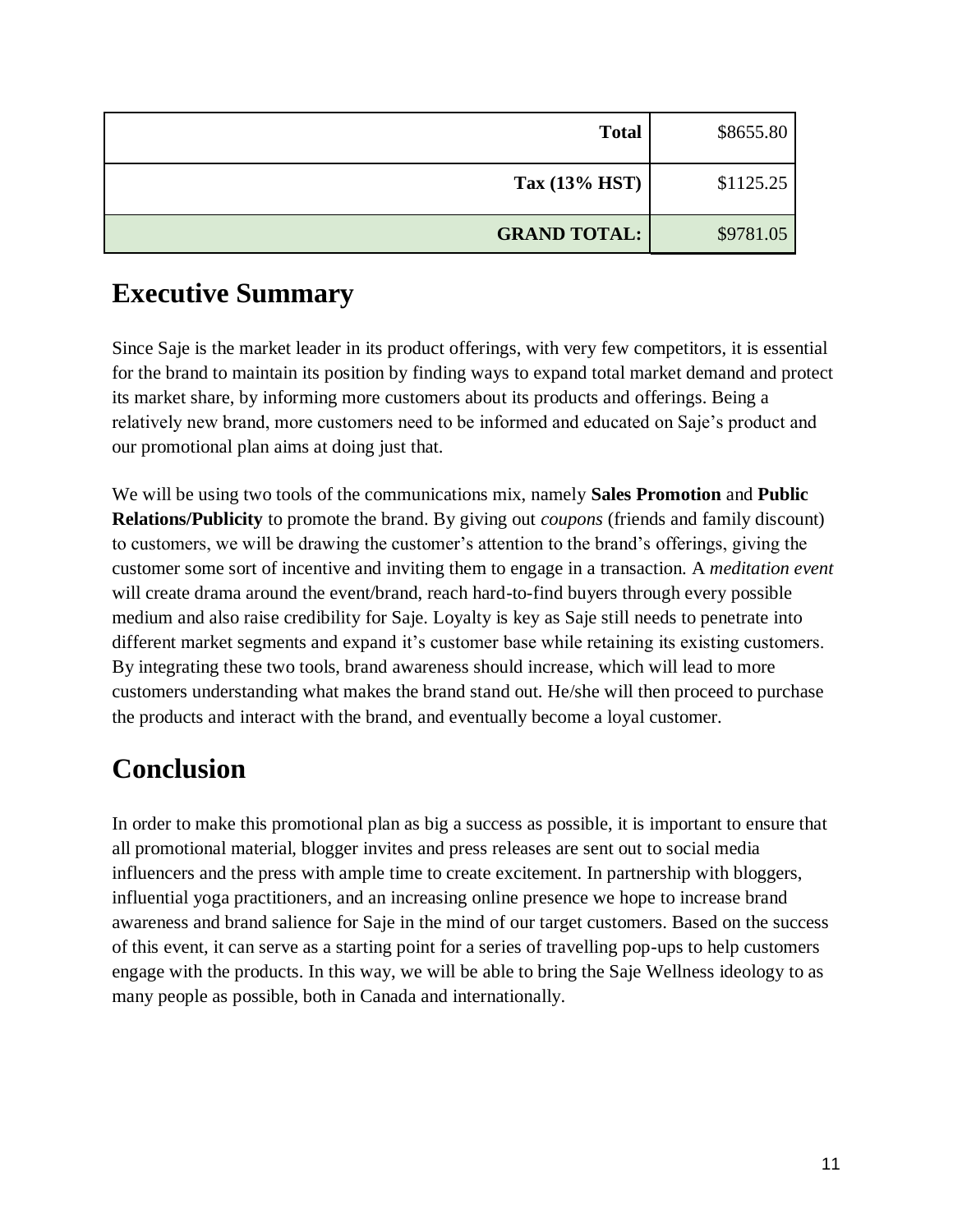## **REFERENCES**

Kotler, P., Keller, K.L., Sivaramakrishnan, S., & Cunningham, P.H. (2013). Marketing Management Canadian 14th ed. Toronto: Pearson Education.

Saje Natural Wellness. (2016). The Saje Story. *Sage Natural Wellness*. Retrieved from **<http://www.saje.com/ca/saje-story.html>**

#### **References Used for Budget:**

- ❏ Invitations: [http://www.vistaprint.ca/party](http://www.vistaprint.ca/party-invitations.aspx?txi=15182&xnid=ContextualLeftNav_Party+Invitations+(linked+item)_Invitations+%26+Announcements_All+Products&xnav=ContextualLeftNav_Category_Invitations+%26+Announcements)[invitations.aspx?txi=15182&xnid=ContextualLeftNav\\_Party+Invitations+\(linked+item\)\\_](http://www.vistaprint.ca/party-invitations.aspx?txi=15182&xnid=ContextualLeftNav_Party+Invitations+(linked+item)_Invitations+%26+Announcements_All+Products&xnav=ContextualLeftNav_Category_Invitations+%26+Announcements) [Invitations+%26+Announcements\\_All+Products&xnav=ContextualLeftNav\\_Category\\_I](http://www.vistaprint.ca/party-invitations.aspx?txi=15182&xnid=ContextualLeftNav_Party+Invitations+(linked+item)_Invitations+%26+Announcements_All+Products&xnav=ContextualLeftNav_Category_Invitations+%26+Announcements) [nvitations+%26+Announcements](http://www.vistaprint.ca/party-invitations.aspx?txi=15182&xnid=ContextualLeftNav_Party+Invitations+(linked+item)_Invitations+%26+Announcements_All+Products&xnav=ContextualLeftNav_Category_Invitations+%26+Announcements)
- ❏ Coupons: [http://www.vistaprint.ca/custom](http://www.vistaprint.ca/custom-flyers.aspx?txi=16907&xnid=TopNav_Flyers++(linked+item)_Marketing+Materials&xnav=TopNav)[flyers.aspx?txi=16907&xnid=TopNav\\_Flyers++\(linked+item\)\\_Marketing+Materials&xn](http://www.vistaprint.ca/custom-flyers.aspx?txi=16907&xnid=TopNav_Flyers++(linked+item)_Marketing+Materials&xnav=TopNav) [av=TopNav](http://www.vistaprint.ca/custom-flyers.aspx?txi=16907&xnid=TopNav_Flyers++(linked+item)_Marketing+Materials&xnav=TopNav)
- ❏ Yoga Instructor Fee: [http://www.theglobeandmail.com/report-on-business/careers/career](http://www.theglobeandmail.com/report-on-business/careers/career-advice/life-at-work/i-want-to-be-a-yoga-instructor-how-much-will-my-salary-be/article21653395/)[advice/life-at-work/i-want-to-be-a-yoga-instructor-how-much-will-my-salary](http://www.theglobeandmail.com/report-on-business/careers/career-advice/life-at-work/i-want-to-be-a-yoga-instructor-how-much-will-my-salary-be/article21653395/)[be/article21653395/](http://www.theglobeandmail.com/report-on-business/careers/career-advice/life-at-work/i-want-to-be-a-yoga-instructor-how-much-will-my-salary-be/article21653395/)
- ❏ Photo booth: <http://www.iphotolounge.com/packages>
- ❏ Rental Fee: spoke to Jeremy Piedimonte (Marketing Assistant at Sherway Gardens) over the phone
- ❏ Sage Products: [www.saje.com](http://www.saje.com/)
- ❏ Employee Wage: standard minimum wage in Ontario